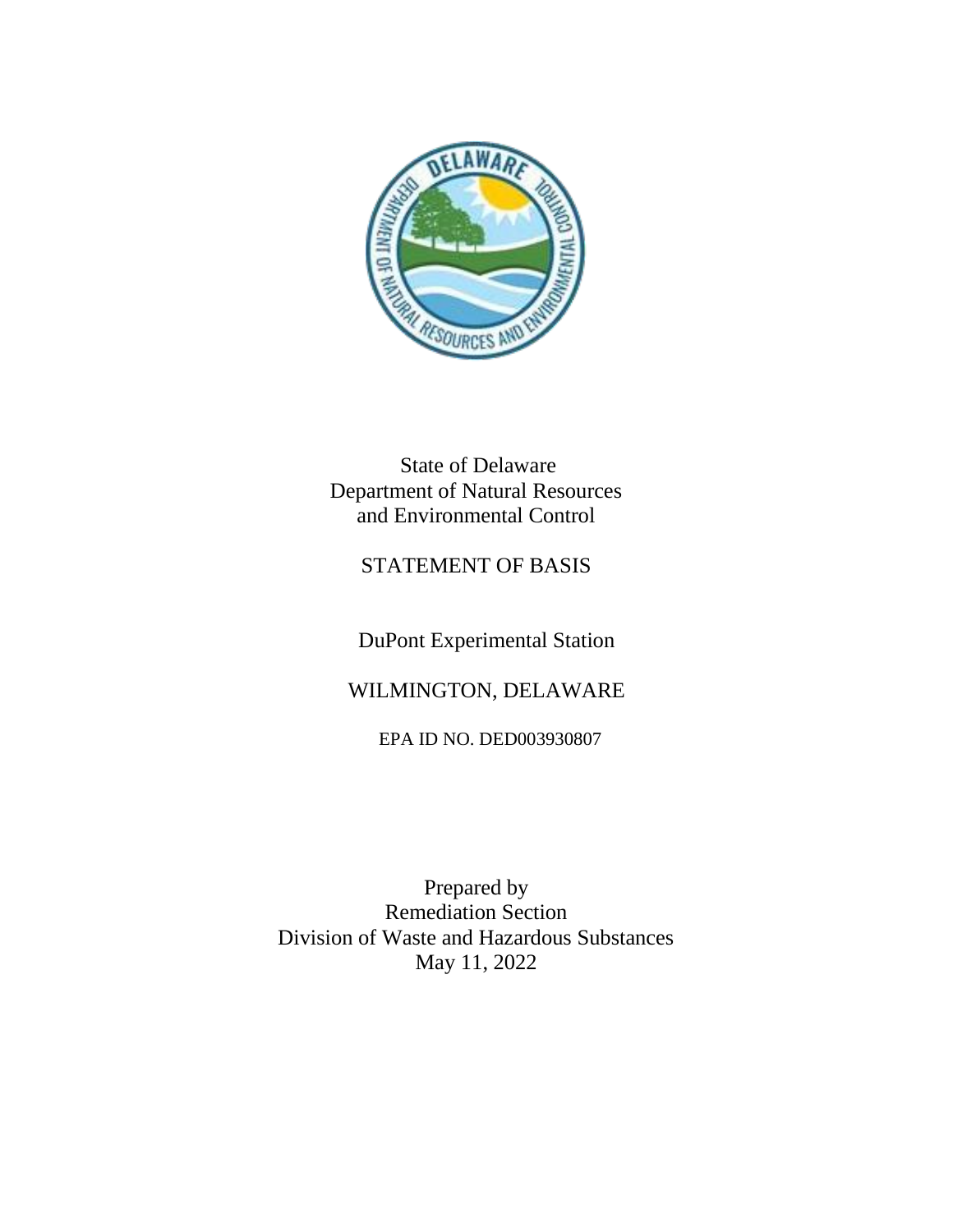# **Table of Contents**

## Attachments:

| Figures: |  |
|----------|--|

| Figure 1 | Site Location Map                                                       |
|----------|-------------------------------------------------------------------------|
| Figure 2 | Boundary of the Creek Road Contamination Area (CRCA)                    |
| Figure 3 | Confirmation and Step-Out Soil Boring Locations, September 2019         |
| Figure 4 | AOC SB-01 September 2019 Boring Locations and Proposed Remediation Area |
| Figure 5 | AOC SB-13 September 2019 Boring Locations and Proposed Remediation Area |
| Figure 6 | Proposed Environmental Covenant Areas for SB-03 and SB-22               |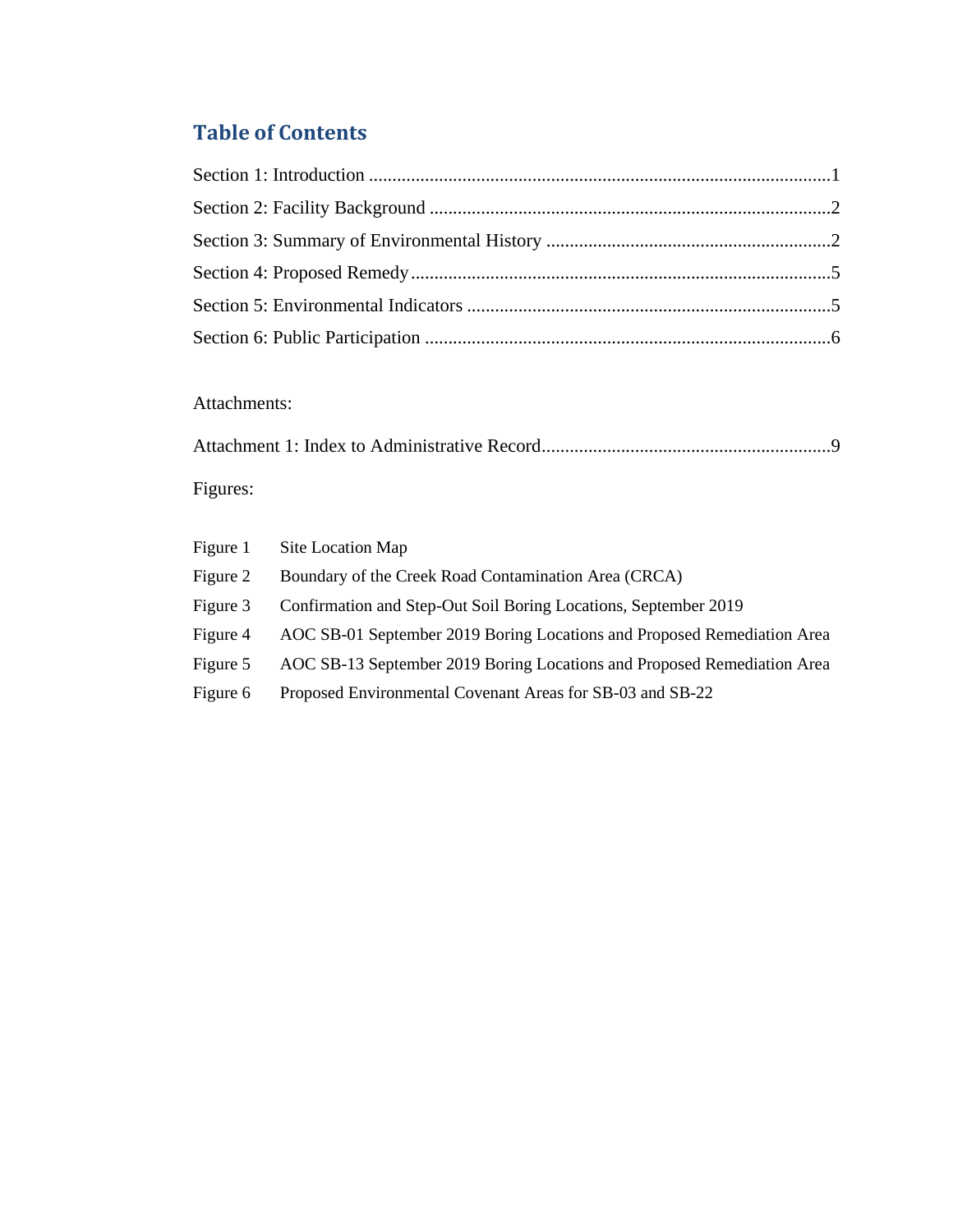<span id="page-2-0"></span>The Delaware Department of Natural Resources and Environmental Control (DNREC) has prepared this Statement of Basis (SB) to solicit public comment on its proposed remedy for the DuPont Experimental Station Facility, located at 200 Powder Mill Road, Wilmington, Delaware. DNREC's review of available information indicates that there are no unaddressed releases of hazardous waste or hazardous constituents from the areas previously identified in the site investigations completed at the facility. Based on that assessment, DNREC's proposed decision is that no further investigation or cleanup is required for these areas at the Facility. DNREC has determined that its proposed remedy is protective of human health and the environment. This SB highlights key information relied upon by DNREC in making its proposed remedy decision.

The Facility is subject to the Environmental Protection Agency's Corrective Action Program under the Solid Waste Disposal Act, as amended by the Resource Conservation and Recovery Act (RCRA) of 1976, and the Hazardous and Solid Waste Amendments (HSWA) of 1984, 42 U.S.C. §§ 6901 et seq. (Corrective Action Program). The Corrective Action Program is designed to ensure that certain facilities subject to RCRA have investigated and cleaned up any releases of hazardous waste and hazardous constituents that have occurred at their property. The State of Delaware is authorized for the Corrective Action Program under Section 3006 of RCRA. Therefore, it retains primary authority in Delaware for the Corrective Action Program under 7 *Del C*., Chapters 60 and 63.

As part of the Corrective Action process for the DuPont Experimental Station in Wilmington, Delaware, DNREC has prepared this SB to provide site background and proposed corrective measures for the site. DNREC has made the decision to close out the existing Part B RCRA Permit. The proposed remedy will be implemented/enforced by the recording of an environmental covenant.

The Administrative Record (AR) for the Facility contains all documents, including data and quality assurance information, on which DNREC's proposed remedy decision is based. The Index to the AR may be found in Attachment #1.

Information on the Corrective Action Program as well as a fact sheet for the Facility can be found by navigating <https://www.epa.gov/hwcorrectiveactionsites>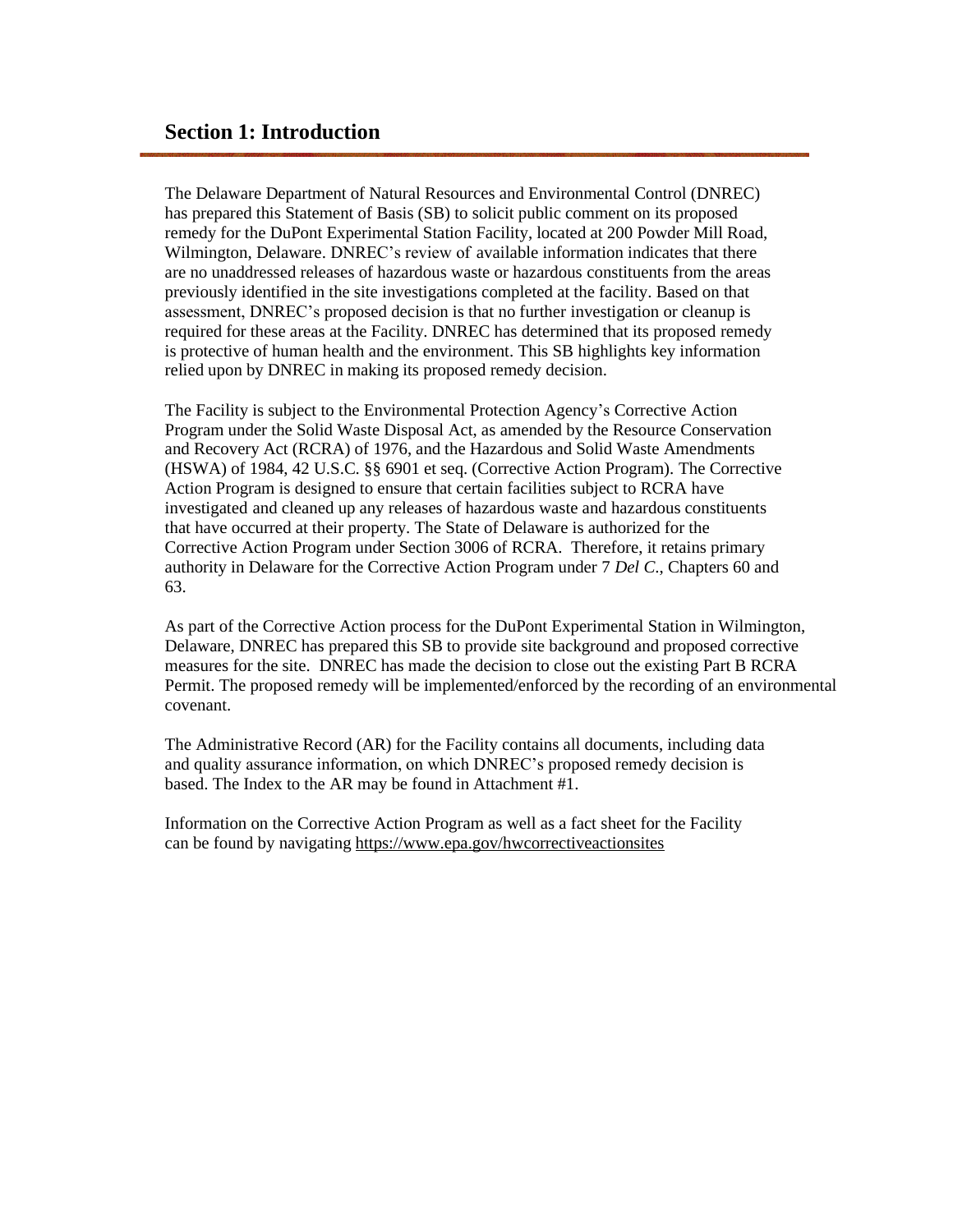<span id="page-3-0"></span>.

<span id="page-3-1"></span>.

The Facility consists of approximately 125 acres, located between Route 141 and the banks of the Brandywine Creek, approximately four miles northwest of the city of Wilmington, Delaware in New Castle County (Figure 1).

The Facility is the corporate-wide central research and development facility for DuPont and has been actively used as a research facility for approximately 117 years. The site currently consists of mostly administrative office buildings, laboratories, and parking areas. Prior to this, the section of property area along the Brandywine Creek was used for gunpowder manufacturing by DuPont. In addition to the current research-related activities, DuPont previously operated a hazardous waste incinerator (Thermal Waste Treatment unit) that was equipped with air pollution control devices and several hazardous waste storage pads that were permitted by DNREC.

#### **Section 3: Summary of Environmental History**

Creek Road Contamination Area:

The RCRA Facility Investigation (RFI) for the Creek Road Contamination Area (CRCA) was conducted between December 1989 and September 1990. In September 1993, the U.S. Environmental Protection Agency (EPA) issued a RCRA administrative order directing DuPont to implement the remedy that was selected by EPA's Regional Administrator in September 1991 (No Further Action with Monitoring) for a portion of this site known as the CRCA; see Figures 1 and 2. EPA and DuPont worked jointly to complete the requirements of the order, which included the following:

- Conduct a five-year groundwater monitoring program, including sampling, analysis of samples, and measurement of groundwater elevations in 14 monitoring wells at the site on a quarterly and semi-annual basis.
- Prepare and submit reports describing this groundwater sampling work for EPA's review.
- Impose deed restrictions on the Property to prevent the placement of wells that could be used for domestic purposes, and any use of the CRCA that may permit dermal contact with subsurface soils and groundwater. DuPont is also required to notify EPA in advance and restrict access during any excavation work that may be completed in the site area.

DuPont completed the five-year groundwater monitoring program that was required as the selected remedy for this site in 1999 and submitted a summary report to EPA. The groundwater data generated during this program consistently indicated that the concentrations of the hazardous constituents of concern in groundwater were significantly below the remediation standards or goals established by EPA for the site, and that concentrations significantly decreased over the duration of the monitoring program. EPA issued its approval of the 5-Year Assessment Report to DuPont on August 30, 2000 and notified DuPont that they had successfully completed the RCRA Corrective Action process for the site. As part of a requirement in the Administrative Order, DuPont continues to maintain the deed restrictions placed on the CRCA.

In 2020, after receiving DNREC approval to proceed, the demolition of the Thermal Waste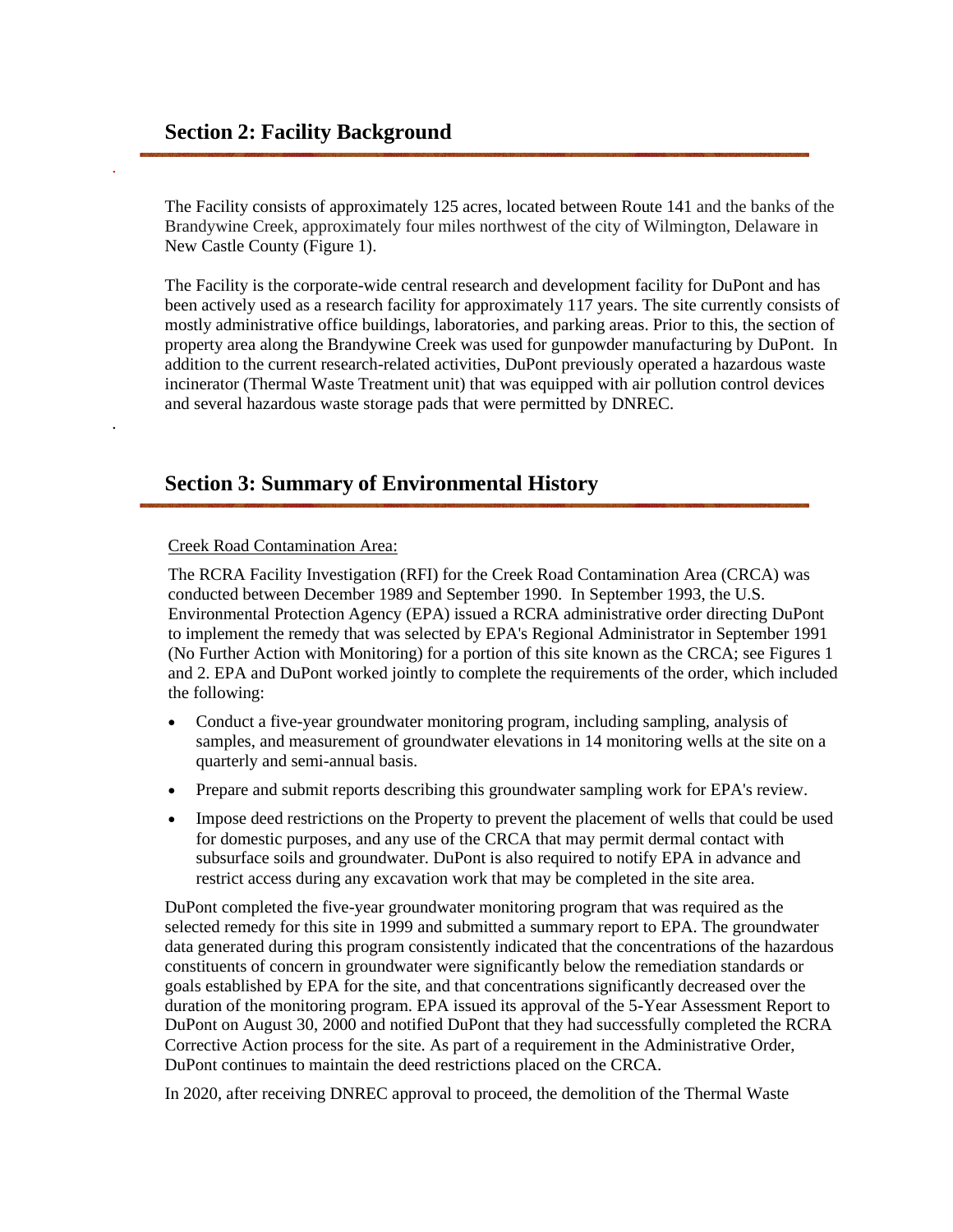Treatment (TWT) unit was initiated as part of the closure of the TWT unit's Part B RCRA permit. The TWT unit is located within the boundaries of the CRCA. Closure documents concluded that closure has been met for the TWT unit. DNREC approval letters were issued on March 30, 2021 for the waste storage pads, and on March 7, 2022 for the incinerator. For the CRCA, DNREC proposes that the deed restrictions currently imposed as part of the Administrative Order be transferred into an environmental covenant. The environmental covenant will be enforceable under the Uniform Environmental Covenant Act, which will include use limitations and requirements on the CRCA to protect human health and the environment and will transfer to any future owner as part of the deed record for the Property.

#### Parking Lot 1:

DNREC was notified by DuPont in May 2019 that waste characterization soil samples collected prior to a reconfiguration project returned soil data analytical results exceeding DNREC Hazardous Substance Cleanup Act (HSCA) Screening Levels (SL). DuPont conducted sampling in September 2019 (Figures 1 and 3) to confirm and better define the areas of concern (AOCs). The AOCs with constituents that exceeded HSCA reporting levels (RLs) as part of the March 2019 event were as follows:

- SB-01: arsenic
- SB-03: arsenic and benzo(a) pyrene
- SB-08: arsenic
- SB-13: benzo(a) pyrene
- SB-22: arsenic, benzo(a)anthracene, benzo(b)fluoranthene, benzo(a)pyrene, indeno(1,2,3-cd) pyrene, and DRO.

The findings and recommendations for each of the five AOCs were as follows:

- SB-01: Soil excavation was identified as the remedial method to address the arsenic detections.
- SB-03: Due to the extent of constituent exceedances, use restrictions in the form of an environmental covenant is recommended. It is currently anticipated that the environmental covenant will encompass the SB-03 area identified in Figure 6.
- SB-08: Confirmation sample results indicate that the arsenic concentrations at SB-08 are below DNREC criteria and are not a concern.
- SB-13: Soil excavation was identified as the remedial method to address the benzo(a) pyrene exceedances.
- SB-22: Due to the extent of constituent exceedances, use restrictions in the form of an environmental covenant are recommended for the SB-22 area (Figure 6).

# **Section 4: Proposed Remedy**

The corrective measures proposed in this SB effectively limit exposures to human health and the environment. The receptor with the greatest potential for exposure is the on-site construction worker or the on-site utility/excavation worker, where a greater likelihood of direct contact with the impacted soil is associated with intrusive activities. To minimize any potential exposure, the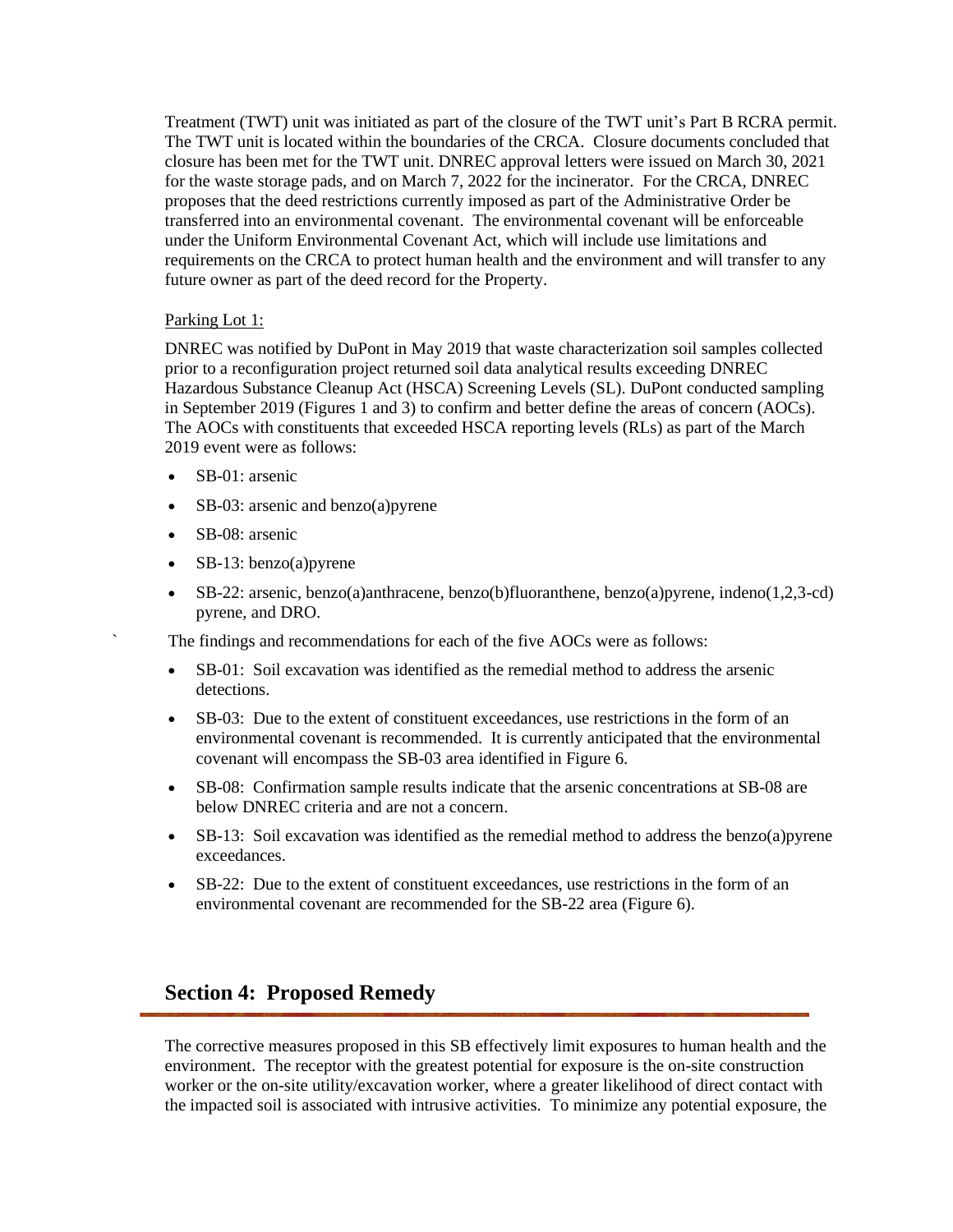proposed remedies identified in this Statement of Basis, excavation performed at SB-01 and SB-13 and use restrictions in the form of an environmental covenant per the Uniform Environmental Covenant Act (UECA) for the CRCA, SB-03, and SB 22, meet the threshold criteria and remedy selection balancing criteria for evaluating corrective measures. The environmental covenant will establish areas where institutional controls will remain in place in perpetuity to protect human health and the environment and will transfer to any future owners as part of the deed record for the Facility. The environmental covenant must include the following activity and/or use restrictions:

[a.] Use Restriction. Use of the CRCA and Parking Lot 1 AOC locations shall be restricted solely to those non-residential type uses permitted within commercial, manufacturing, or industrial districts respectively, as such district types and uses (including ancillary or accessory uses) are permitted pursuant to the corresponding zoning district classification of the New Castle County Code; Any change to the current site use must be pre-approved by DNREC. In addition, use of the "CRCA" area shall be restricted to a frequency of less than or equal to 50 days/year/individual.

[b.] Interference with Remedy. There shall be no digging, drilling, excavating, grading, constructing, earth moving, or any other land disturbing activity on the CRCA and Parking Lot 1 AOC locations including any repair, renovation or demolition of the existing structures on the Property, without the prior written approval of DNREC;

[c.] Limitation of Groundwater Withdrawal. No groundwater wells shall be installed, and no groundwater shall be withdrawn from any well on the CRCA and Parking Lot 1 AOC locations without the prior written approval of DNREC's Remediation Section and DNREC's Division of Water;

[d.] Submission of a Long-Term Stewardship (LTS) Plan for DNREC's Approval. The DNREC-approved LTS Plan will detail the requirements to be followed in order to monitor the ground surface to ensure that it is in good condition and has not been compromised due to erosion or wear.

[e.] Submission of a Contaminated Materials Management Plan (CMMP) for DNREC's approval. The DNREC-approved CMMP will provide guidance to construction workers on how to safely manage and interact with any potentially contaminated media at the Site.

[f.] Emergency Oversight. A person may undertake an emergency response action at these locations after initiation of a remedy without DNREC's oversight provided the person notifies the DNREC of the details of the action taken, within 48 hours of the initiation of the emergency response action. This does not limit or relieve a person's liability under other existing federal or state laws or regulations for undertaking an emergency response at a location.

## <span id="page-5-0"></span>**Section 5: Environmental Indicators**

EPA sets national goals to measure progress toward meeting the nation's major environmental goals. For Corrective Action, EPA evaluates two key environmental indicators for each facility: (1) current human exposures under control and (2) migration of contaminated groundwater under control. The "Migration of Contaminated Groundwater Under Control" or Groundwater Environmental Indicator (EI) ensures that contaminated groundwater does not spread and further contaminate groundwater resources. Groundwater was not encountered in soil borings installed at Parking Lot 1. Based on this information, it is concluded that groundwater is not present in the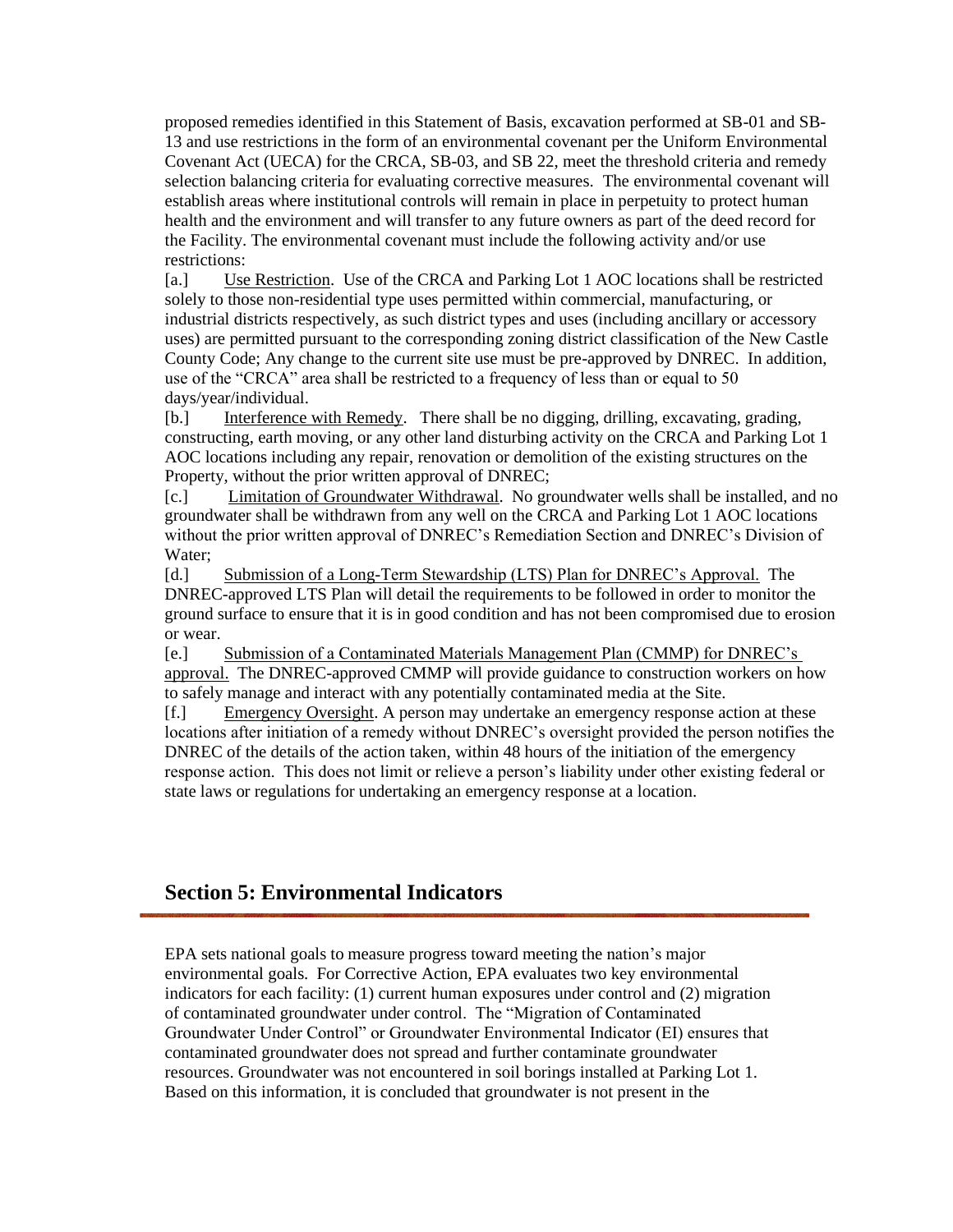unconsolidated soils underlying Parking Lot 1. The thin groundwater flow zone underlying the CRCA has been studied as part of the required monitoring program; groundwater concentrations are below the EPA established remediation standards/goals. Based on this information, groundwater at Parking Lot 1 and the CRCA is not a contaminant transport concern.

The "Current Human Exposures Under Control" or Human Exposures EI ensures that people near a particular facility are not exposed to unacceptable levels of contaminants:

- Areas SB-01 and SB-13 have been excavated, thereby removing potential exposure concerns.
- In the area of the CRCA and AOCs SB-03 and SB-22, the receptor with the greatest potential for exposure is the on-site construction worker or the on-site utility/excavation worker, where a greater likelihood of direct contact with the impacted soil is associated with intrusive activities. To minimize any potential exposure, workers will adhere to the site health and safety plan and the limitation and restriction documents associated with the proposed environmental covenant and Long-Term Stewardship Plan.

#### <span id="page-6-0"></span>**Section 6: Public Participation**

On May 11, 2022, DNREC issued a public notice. This notice discussed DNREC's proposed remedy for the DuPont Experimental Station Lot 1 and the DuPont Experimental Station CRCA.

An electronic version of this SB in addition to the administrative record on which this determination is based is available at the following DNREC website: <https://de.gov/dnrecnotices>

DNREC is requesting input from the public on its proposed remedy for this facility. The public is also invited to provide comments on remedial alternatives not addressed in this document. The public comment period will last forty-five (45) calendar days beginning May 11, 2022 and ending June 21, 2022. A public hearing on this SB will not be held unless the Secretary of DNREC, in care of Wendy March, receives a meritorious request for a hearing within the forty-five (45) days comment period.

Please send written comments to the DNREC to Wendy March, Project Officer or via email to RS\_Public\_Comments@delaware.gov.

Comments may be sent to DNREC in writing to the address listed below:

Wendy March, CHMM Department of Natural Resources and Environmental Control Division of Waste and Hazardous Substances 89 Kings Highway Dover, DE 19901 Phone: (302) 739-9403 Fax: (302) 739-5060 Email: [wendy.march@delaware.gov](mailto:wendy.march@delaware.gov)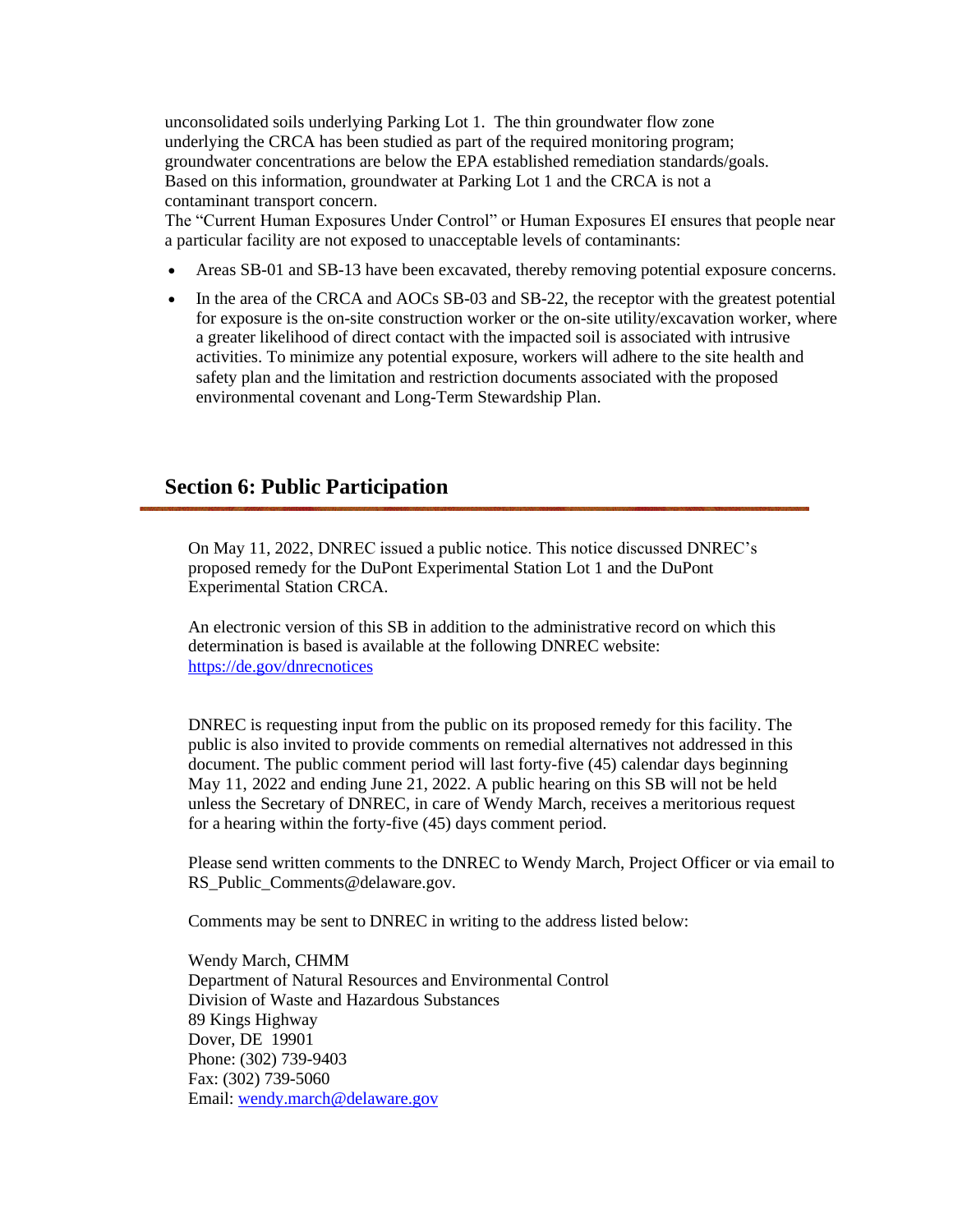After evaluation of the public's comments, DNREC will prepare a final decision document, referred to as the Record of Decision (ROD), and a Response to Comments that identifies the final selected remedy. The Response to Comments will address all significant written comments and any significant oral comments generated at the public hearing if a hearing is held. This ROD and Response to Comments will be made available to the public. If, on the basis of such comments or other relevant information, significant changes are proposed to be made to the corrective measures for this facility as identified by DNREC in this SB, DNREC may seek additional public comments.